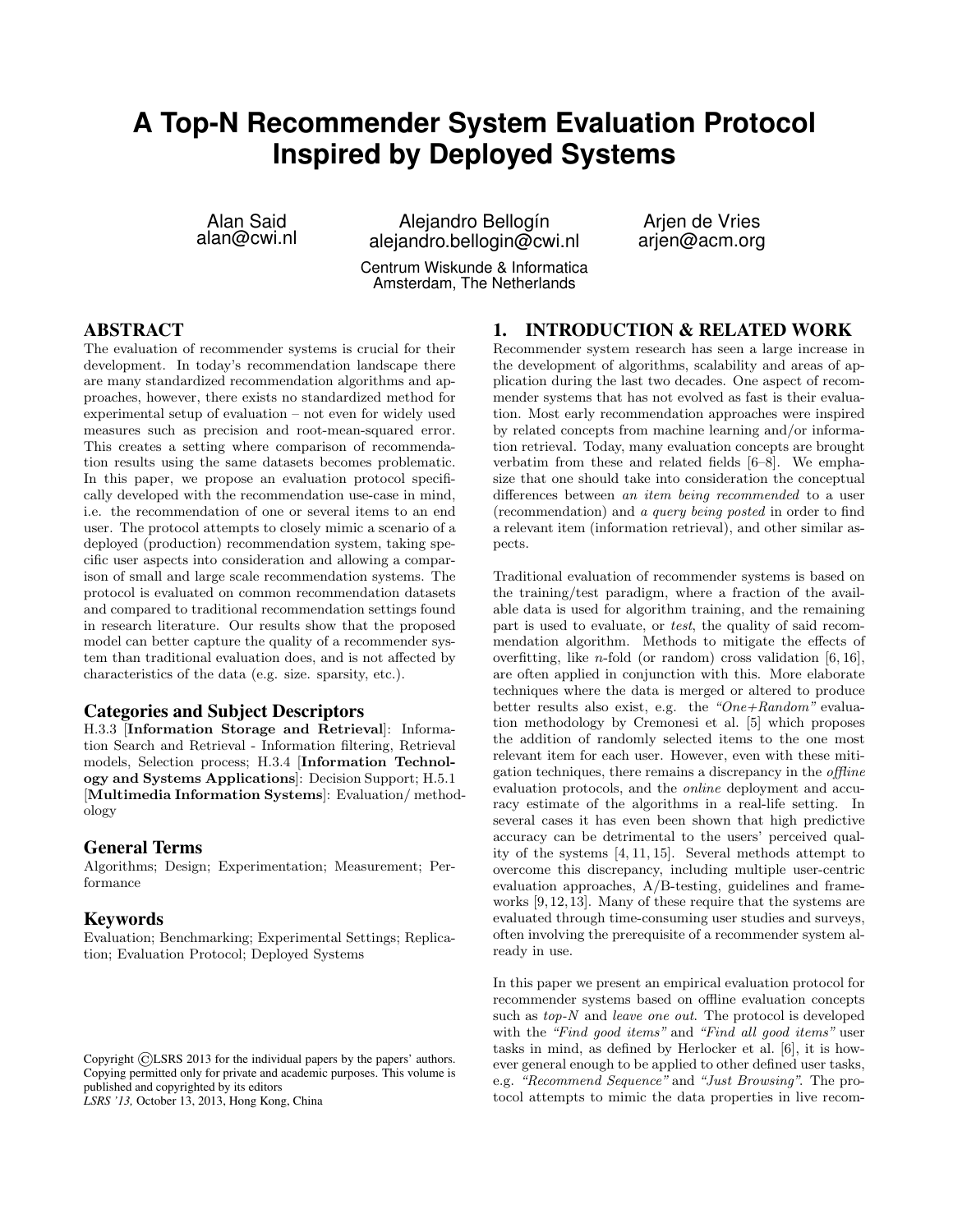mender system evaluation by creating more realistic training and test data splits allowing the recommender system to be evaluated in a setting which is more similar to a deployed (production) system.

Our results show that, in comparison to a traditional evaluation approach, the introduced model gives more insight into the quality of recommendations in different scenarios (e.g. the length of the recommended list), and may even lower the evaluation time in some evaluation scenarios.

The main contributions of this paper are an evaluation protocol simplifying the comparison and replication of the results obtained in a recommender system evaluation and a model for more accurately capturing the quality of a recommender system for different types of users.

# <span id="page-1-6"></span>2. EVALUATION PROTOCOL

The proposed evaluation protocol attempts to capture aspects from real, product-oriented recommendation systems which interact with users, e.g. services such as Netflix  $<sup>1</sup>$  $<sup>1</sup>$  $<sup>1</sup>$ ,</sup> Movielens<sup>[2](#page-1-1)</sup>, etc. It does so by specifying what data will be available for the training and for the evaluation of the system, as well as the type of items the system recommends. As stated above, the protocol has been developed specifically with a "find good items" scenario in mind [\[6\]](#page-6-0), which is reflected in the method for training and test splitting, candidate item selection and candidate user filtering below.

# <span id="page-1-2"></span>2.1 Personalized Training & Test Datasets

When considering a deployed recommendation system, it should be safe to assume that the complete interaction history (the given ratings or previous clicks/purchases) of each user is available for training the recommendation algorithm. In a traditional evaluation setting, like those described in [\[6\]](#page-6-0), the training and test split is performed on the complete population of users. Usually this is done regardless of how many ratings (or other interactions) are recorded for each user. The strategy comes with the risk of creating a training model with users having no or very few items in the training or test sets. This aspect is however commonly overlooked, instead a random sample of the candidate user's interactions is selected as a test set, and the rest is kept for training [\[16\]](#page-6-2). This type of training and test split is visualized in Fig. [1a](#page-2-0) which shows an  $80\% - 20\%$  split where white and black squares represent the training and test sets respectively.

In order to mimic the recommendation accuracy of a deployed system, we need to take several factors into consideration. For instance, the most accurate recommendations for each user will only be found if all of the available data is used to train the recommendation algorithm. To achieve this, personalized training and test splits must be created. This allows the algorithm to be trained on all available ratings or interactions, with the exception of the candidate user's test set. Fig. [1b](#page-2-0) shows an example of this splitting strategy; black and white squares represent the test and training items for one user respectively. The actual splitting can be based on some predefined conditions, e.g. a rating value, at random, or based on a temporal threshold such that only

item interactions up to a certain point in time are selected into the test set [\[2\]](#page-6-10), as illustrated in Fig. [1c.](#page-2-0) The end effect of this splitting procedure is that instead of one global training and test split, we have one instance of the training and test split per user. These personal data splits are then used to train and evaluate each user separately.

# <span id="page-1-3"></span>2.2 Candidate Item Selection

Before performing the training/test splits described above, two aspects of our test sets (the candidate items) need to be considered. First, whenever the evaluation metrics are calculated at a given cutoff point, e.g. precision  $\mathcal{N}(N)$ , the calculation of an accuracy at  $N$  when there are fewer than N potentially good recommendations is problematic. The reason for this is that even an optimal recommender that "cheats" and peeks into the test set – an oracle – will not be able to achieve a perfect precision score (i.e. 1.0). As a means of overcoming this issue, we propose that each test set contains exactly N relevant items for the candidate user. When precision is used as the evaluation metric, the effect will be precision at the level of recall, i.e. R-precision [\[10\]](#page-6-11).

The second aspect to be considered ties to the type of evaluation we want to perform. If the focus is "find good items", a lower bound on the ratings given to potential test items can be employed, we refer to this approach as the relevance threshold. The definition of relevance can be tailored to the underlying data and/or recommendation scenario, e.g. a global or personalized rating, a random selection, a selection based on item popularity, etc.

# <span id="page-1-4"></span>2.3 Candidate User Filtering

Similarly to the candidate item selection described above, in order to ensure a realistic measure of recommendation accuracy, there are some constraints on our candidate users as well.

Let us consider the evaluation of a recommendation algorithm using precision at  $N$  as the accuracy metric. We can assume that all users will not have rated the same amount of items. More realistically, this will likely range from some users having rated very few items to some users having rated very many items  $[3, 14, 17]$  $[3, 14, 17]$  $[3, 14, 17]$  $[3, 14, 17]$  $[3, 14, 17]$ . If we select a low N, users with many ratings in the test set will most likely achieve a higher level of accuracy than users with few ratings in the test set, and vice versa. In order to mitigate the effect of this, we suggest that a *minimum rated items* constraint,  $M$ , is introduced.  $M$  needs to be larger than  $N$  to allow a non-empty training set. This constraint is used for selecting which users will be available for accuracy evaluation at different N's. The ratio between  $M$  and  $N$  specifies how many items the candidate user needs to have in the training set with respect to the test set, since predicting recommendations for users with no or few items in the test set will result in low accuracy scores.

# <span id="page-1-5"></span>2.4 Proposed Evaluation Setting

To ensure more realistic accuracy values, we propose that the evaluation process be adapted to the deployed system concept as well. With this goal in mind, we instantiate the proposed evaluation protocol as presented in Algorithm [1.](#page-0-0) Here, we can observe that different training and test splits

<span id="page-1-0"></span><sup>1</sup> <http://www.netflix.com>

<span id="page-1-1"></span> $^{2}$ <http://www.movielens.org>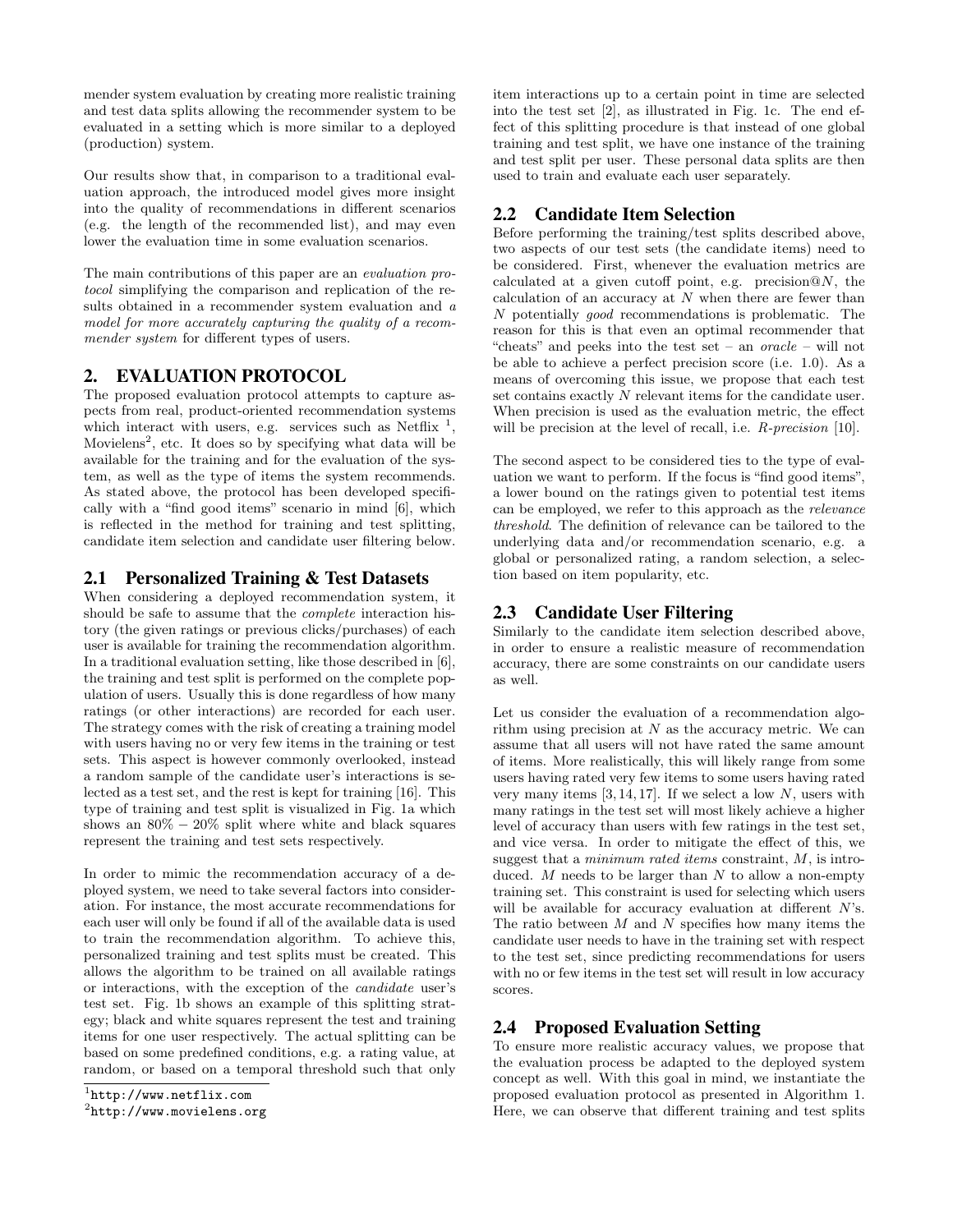<span id="page-2-0"></span>

(a) A random 80% − 20% (machine learning type) training and test data split for all users. The split is random, items are not sorted. Only one split is performed for the complete user population.

(b) The proposed training and test data split for one user. Items can be sorted by random, or by relevance (per user) selecting only the n most relevant items to the test set.

(c) The proposed split for one user when considering time. Items in the gray area correspond to interactions by other users in the same time span the candidate user has interacted with the black items.

Figure 1: The traditional training test split for the whole population of users Fig. [1a](#page-2-0) and the proposed split for one user Fig. [1b](#page-2-0) as well as for one user when taking temporal aspects into consideration Fig. [1c.](#page-2-0) The white area corresponds to the training set, the black area corresponds to the test set and the gray area corresponds to unused items.

are generated for each user  $u \in \mathcal{U}$ , where  $\mathcal{U}$  is the complete set of users. Furthermore, to select candidate items for user u we use a time-agnostic relevance threshold (Line [16](#page-2-1) of Al-gorithm [1\)](#page-0-0) where only items having ratings higher than  $u$ 's mean rating  $\mu(u)$  plus a fraction of u's standard deviation  $(\sigma(u))$  are deemed relevant. It should be noted that due to user's ratings being ". . . aspirational rather than reflecting [their] daily activity . . . " [\[18\]](#page-6-15) this relevance threshold might not be suitable in all cases. Additionally, we acknowledge that taking time into consideration when performing the split is more realistic, it would however make the comparison to a traditional evaluation approach impractical and is thus omitted (Section [3\)](#page-2-2). Finally, we constrain the test set size to exactly  $N$  items.

Should  $u$  not have  $N$  ratings above the threshold, the weighting factor on  $\sigma(u)$  is iteratively lowered until N items are found. The lowest value the threshold will take is  $\mu(u)$ . In Algorithm [1](#page-0-0) the weighting factor is set to 0.5 and is exponentially decreased in each iteration. Should the lowered threshold result in more than N items, a random selection of the items with the lowest, good, relevance values is returned instead. In a "find good items" scenario, this threshold guarantees that the recommender system is tuned to the specific task at hand, i.e. finding good items. We propose to ensure that  $M \geq 2N$  in order to allow enough items in the training set to expect a reasonable prediction quality.

The rationale for this evaluation setting is threefold;

- $i$  all available data for each user is used when training the algorithm, as described in Section [2.1](#page-1-2)
- ii any recommender system could theoretically reach a maximum accuracy level when there are enough items considered relevant (good) for each user, as described in Section [2.2](#page-1-3)

#### Algorithm 1 Training and test set creation.

procedure DATASPLIT **Input:** $\mathcal{R}, N, M$  where  $\mathcal{R}$  is the set of all ratings  $r_{ui}$  given by users  $u \in \mathcal{U}$  to items  $i \in \mathcal{I}$  in the dataset, N the size of the list of recommendations, and  $M$  is the minimum number of ratings required for user u. **Output:**The training sets  $\{\mathcal{T}_u\}_{u\in\mathcal{U}}$  and validation sets  $\{\mathcal{V}_u\}_{u\in\mathcal{U}}$ , where each  $\mathcal{T}_u$  and each  $\mathcal{V}_u$  are the training and validation sets for each user  $u$  respectively 4: for all  $u \in \mathcal{U}$  and  $|\mathcal{R}_u| > M$  do  $\triangleright$  Note:  $(\mathcal{R}_u$  is the subset of user u's ratings)  $step = 1$  $\mathcal{V}_u = \{\}$ 8: while  $|\mathcal{V}_u| \neq N$  do  $W \leftarrow \{i \notin \mathcal{V}_u : r_{ui} \geq \text{RELEVANCE}(u, step)\}$  $\mathcal{V}_u \leftarrow \mathcal{V}_u \cup random(\mathcal{W}, N - |\mathcal{V}_u|)$  $step + +$ 12: end while  $\mathcal{T}_u \leftarrow \mathcal{R} \setminus \mathcal{V}_u$ end for end procedure 16: function RELEVANCE $(u, q)$  $\textbf{return} \; 0.5^q \times \sigma(u) + \mu(u)$ end function

<span id="page-2-1"></span>iii accuracy values will not be biased by users with many items in the test set and inaccurately affect the overall result for low  $N$ 's; besides it ensures that enough data is fed to the algorithm in the training phase, as described in Section [2.3](#page-1-4)

### <span id="page-2-2"></span>3. EXPERIMENTS

To illustrate the quality of the proposed evaluation protocol, a set of experiments using an SVD recommender (EM factorizer, 50 factors, 50 iterations), a user-based collaborative filtering (CF) recommender (Pearson,  $k$ -NN,  $k = 50$ ) and an item-based CF recommender (Pearson) were per-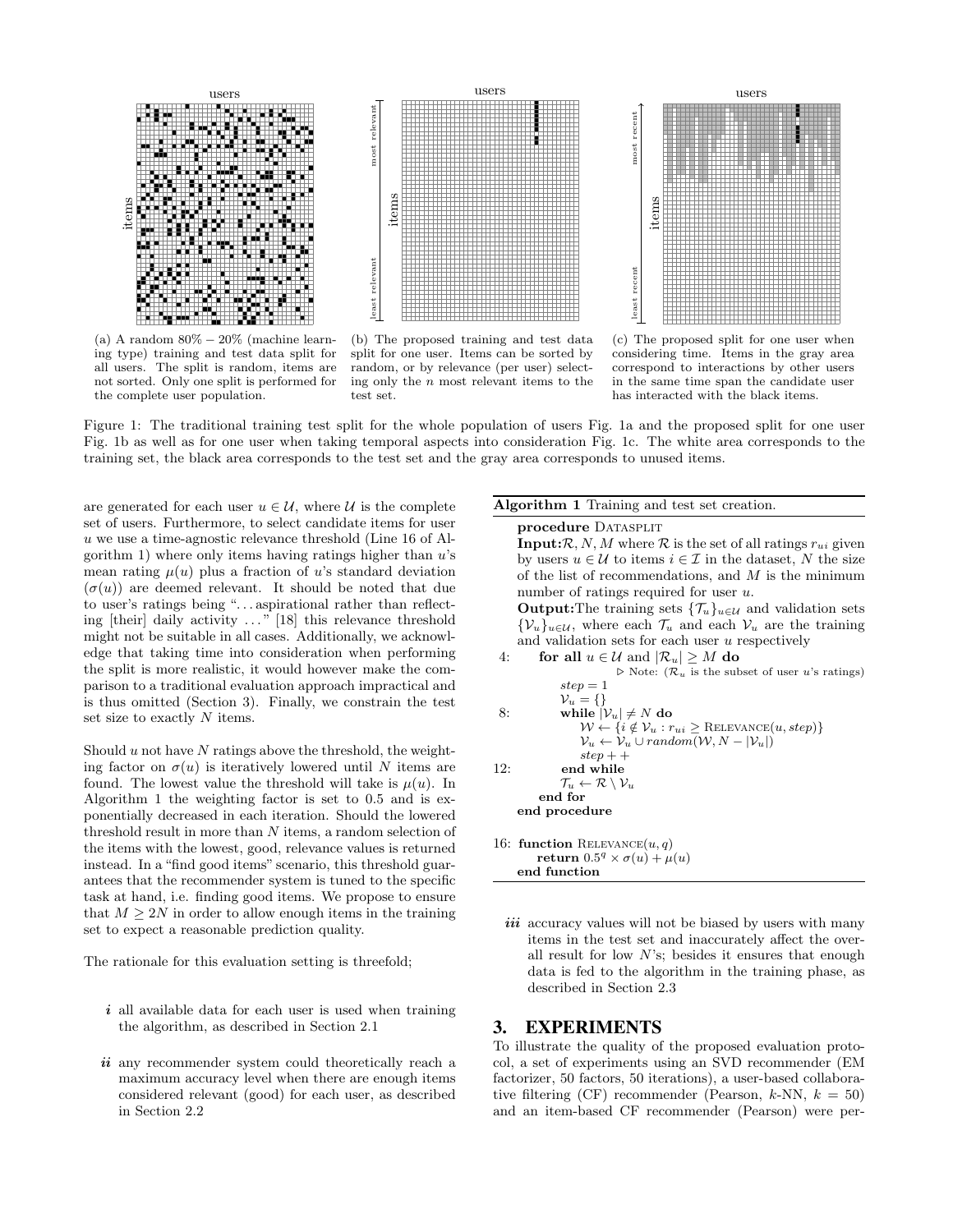<span id="page-3-0"></span>

Figure 2: The number of users vs. the number of ratings in the Movielens 100k dataset and the Movielens 1M100k dataset sample in Figs. [2a](#page-3-0) and [2b](#page-3-0) and the number of items vs. the number of ratings in the full Movielens 1 million dataset and the the Movielens 1M100k sample in Figs. [2c](#page-3-0) and [2d.](#page-3-0) The latter pair serve as a comparison between the distributions of the sample and the full dataset in order to affirm the validity of the sample. Note that the Ml1M100k sample (Fig. [2b\)](#page-3-0) contains users with fewer than 20 ratings which will be the case in a realistic scenario.

<span id="page-3-1"></span>

| Dataset            |     |       | $\parallel$ Users   Items   Ratings   Density |         |
|--------------------|-----|-------|-----------------------------------------------|---------|
| <b>ML100k</b>      | 943 | 1.682 | 100,000                                       | $6.3\%$ |
| $ML1M100k$   1.000 |     | 3.294 | 100,000                                       | 3.0%    |

þ

Table 1: The dimensions of the datasets used in the experiments. Note that the ML1M100k dataset is significantly sparser than the ML100k dataset, this is an effect of users in the latter having a minimum of 20 ratings each.

formed. Each algorithm was evaluated according to the proposed protocol (Section [2.4\)](#page-1-5), and in a traditional evaluation setting where only one training test split was performed for the complete dataset.

The algorithms were evaluated using precision  $@N$  and Rprecision@N values for  $N \in \{1, 5, 10, 20, 50, 100\}$ . The evaluation was performed using two datasets: a sample of 100 thousand ratings for 1, 000 users from the Movielens 1 million dataset (ML1M100k), and the Movielens 100k dataset (ML100k). The reason for this sampling was to generate a more realistic dataset than the Movielens datasets as users in those have 20 ratings as a minimum (e.g. see Fig. [2](#page-3-0) for a comparison of the two datasets) which could cause synthetically high precision values for low N's (i.e.  $N < 20$ ). Both dataset's properties are given in Table [1.](#page-3-1)

For R-precision values, the proposed test and training splits from Section [2.4](#page-1-5) were used, whereas for the precision values

(the traditional evaluation approach) only one test and one training test were created for all users and values of N. The latter test set consisted of up to 20% of the items each user had rated, these items needed to have been rated with at least a rating value  $r = 3$  in order to be included in the test set. The remaining items were used for training.

### 4. RESULTS & DISCUSSION

This section summarizes the results obtained from the experiments, both in terms of recommendation accuracy as well as in the time necessary to perform the evaluation.

### 4.1 Accuracy

As mentioned in Section [2,](#page-1-6) the proposed evaluation protocol creates more accurate quality estimates than the traditional evaluation approach. Especially when considering a "first page size", i.e. the length of the recommended set, the protocol more accurately captures the quality of each "page" in respect to its size. Fig. [3](#page-4-0) summarizes the results of the evaluation performed on both datasets with the three recommendation algorithms. For small values of  $N$ , a traditional evaluation approach receives higher precision values than the R-precision values received through the proposed protocol, as shown in Fig. [3.](#page-4-0) However, as  $N$  grows larger, the proposed method receives higher R-precision values. This is intuitive considering the nature of R-precision (larger number of true positive candidate items), it should nevertheless be noted that we are now able to estimate the actual quality of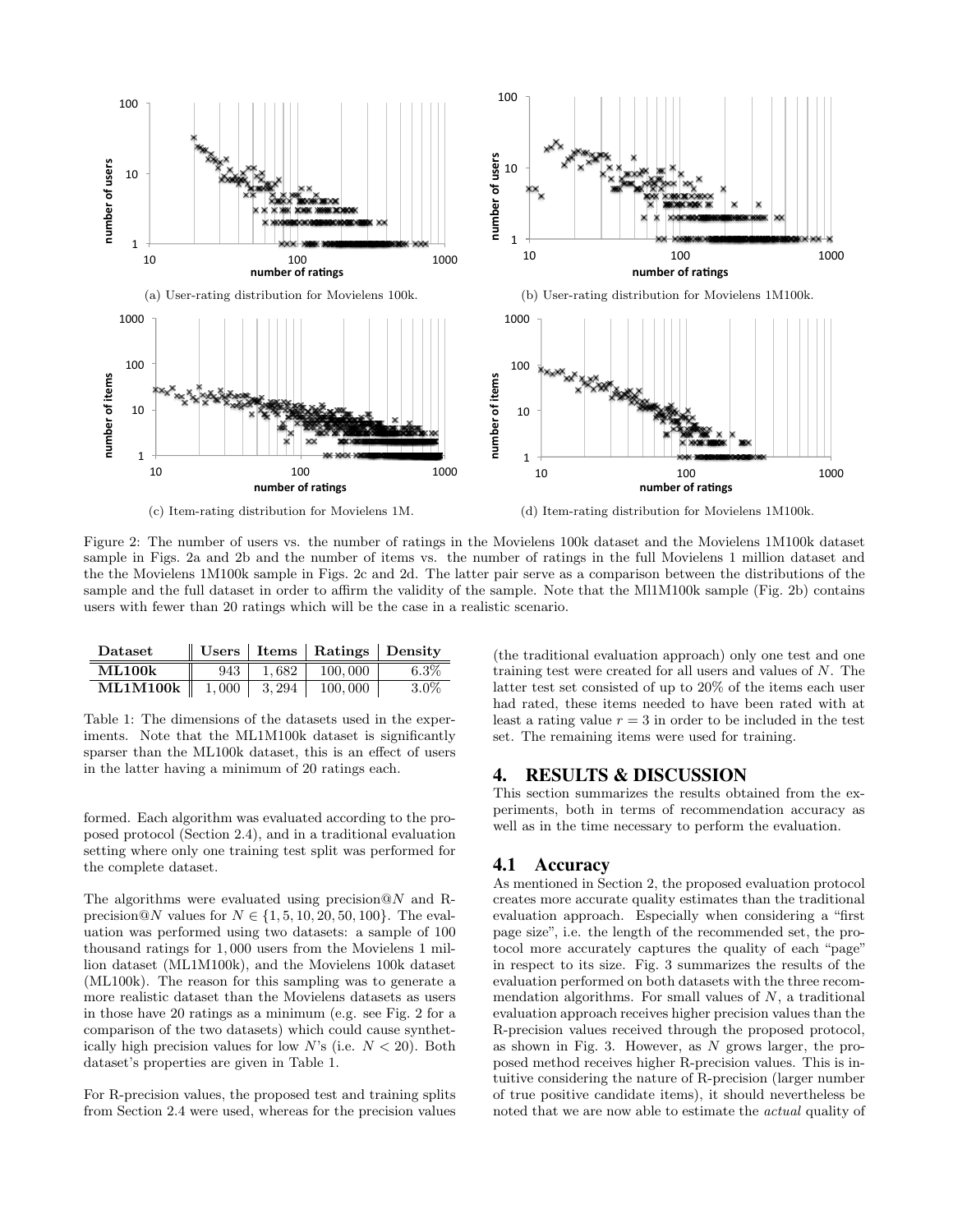<span id="page-4-0"></span>

Figure 3: Results for the three algorithms on the ML1M100k dataset (Figs. [3a](#page-4-0) to [3c\)](#page-4-0), the accumulated time to run and evaluate each algorithm (Fig. [3f\)](#page-4-0), and the results for the ML100k dataset (Figs. [3d](#page-4-0) and [3e\)](#page-4-0).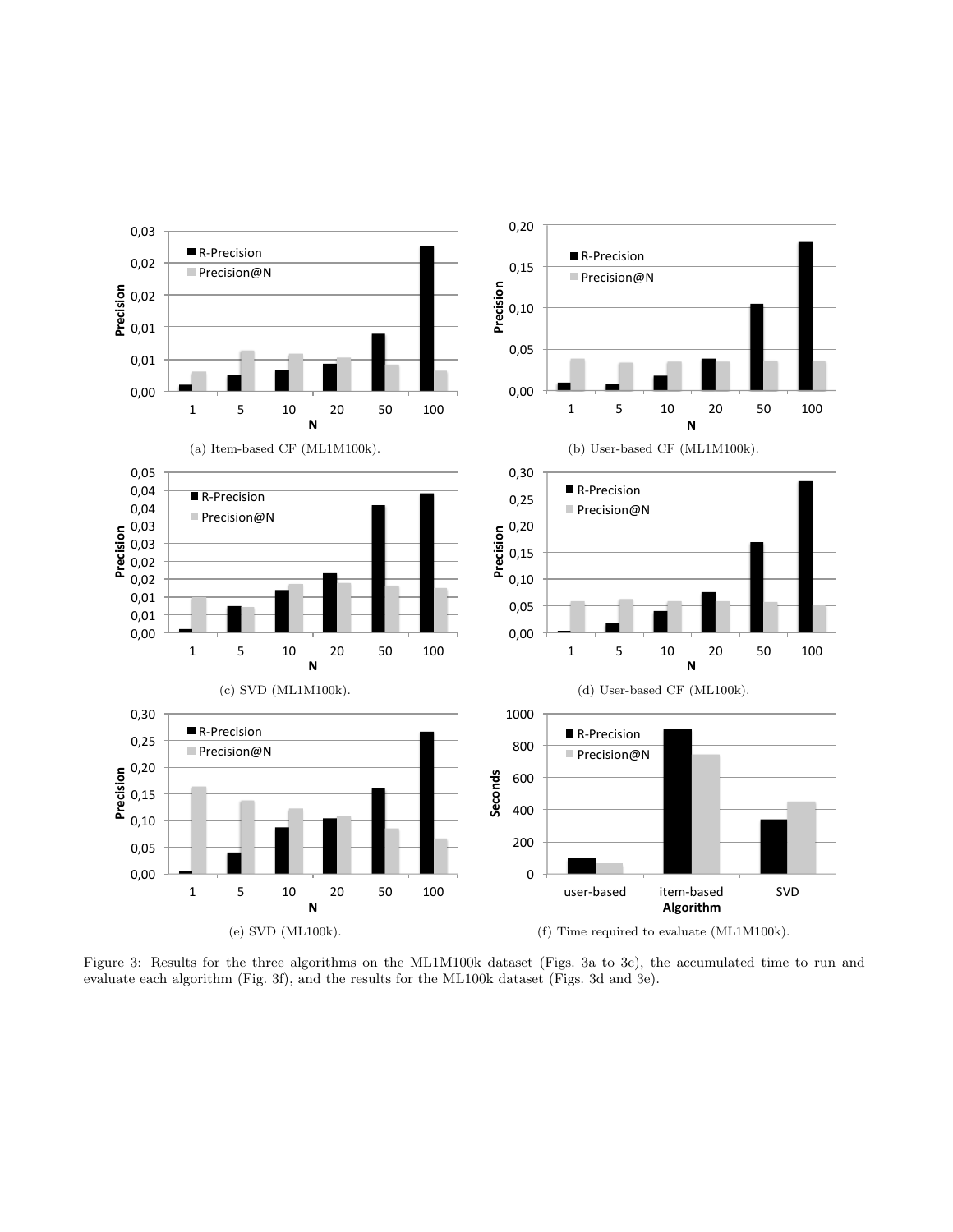the recommender algorithm, i.e. how the algorithm performs for those users we are able to evaluate at relevant sizes of N. Using the traditional approach however, results do not vary regardless the value of  $N$ , indicating that the evaluation method does not capture the differences in the recommendation quality depending on the "page size". More specifically, Figs. [3a](#page-4-0) to [3c](#page-4-0) show the comparison of results using the proposed protocol and a traditional evaluation approach on the sampled dataset. These figures allows us to estimate the quality of the recommendations for users with very few to very many ratings respectively. Additionally, the figures show the sensitivity of the proposed evaluation method to the number of "good" items, i.e. the more possible "good" recommendations, the more of these are recommended, and result in a higher quality estimate. In contrast, the standard evaluation setting fails to capture this and estimates the quality similarly, regardless of  $N$ , i.e. the precision levels in Figs. [3a](#page-4-0) to [3c](#page-4-0) are very similar for each recommender at different Ns.

Figs. [3d](#page-4-0) and [3e](#page-4-0) show the results on the ML100k dataset, where each user has at least 20 ratings. The traditional evaluation of the user-based recommender fails to capture this aspect of the underlying data (Fig. [3d\)](#page-4-0), whereas Rprecision has a noticeable improvement between  $N = 5$  and  $N = 10$ , the point where the evaluation could potentially reach the maximum value, R-precision= 1.0. The consecutive improvements (for  $N > 10$ ) are smaller, indicating that the evaluation method was sensitive to this aspect in the dataset. Fig. [3e](#page-4-0) summarizes the evaluation results of the SVD recommender on the ML100k dataset. Here, traditional evaluation and the proposed model appear to have an almost inverse relation, e.g. low precision values coincide with high R-precision values. This is likely the effect of proportionally fewer "good" items recommended for longer lists of recommended items, e.g. evaluating precision at high levels of N for users with  $N \gg$  "good" items.

The results of the item-based CF recommender have been omitted as they exhibited very low precision results on this dataset, a finding in accordance to other works, e.g. Bellogín et al. [\[1\]](#page-6-16).

## 4.2 Evaluation Time

The time needed to perform an according to the proposed protocol presents another facet of recommender system evaluation. The protocol specifies that during the training phase the recommenders are to be trained individually for each user. In traditional evaluation, this is usually skipped in favor of only training the recommender once to minimize evaluation time. Fig. [3b](#page-4-0) shows the accumulated time (in seconds) required to sequentially run and evaluate all 6 recommendation approaches  $(N = \{1, 5, 10, 20, 50, 100\})$  on a computer with a 3GHz Dual Core Intel i7 CPU and 8GB of memory (the time required for training the ML100k dataset has been omitted as the results exhibited similar characteristics). As shown, the required time to evaluate according to the proposed protocol is similar to the traditional evaluation approach. In fact, the time is actually lower for the SVD recommender. From this, we can infer that it is not the training of the algorithm that is time consuming, rather the evaluation itself. The rationale for this being that if the training process was costly, the proposed approach should have a

far higher accumulated running time due to the many more recommenders trained compared to the traditional setting  $(1 \text{ vs. } 1 \text{ per user at every } N)$ . Nevertheless, as the motivation of evaluation is to estimate the quality of a system, decreasing the accuracy of said estimate in order to improve an aspect which has no effect on the sought quality estimate seems contradictory to the initial motivation for evaluation. However, as the evaluation protocol dictates that only users with at least  $N$  "good" items should be evaluated at  $N$ , the resulting time spent on evaluation can actually be decreased as compared to traditional evaluation. Thus, the time saved by training the recommender model only once should not be seen as a motivation to create less accurate quality estimates.

To summarize our discussion, we know that precision at L has negative effects of the quality estimate when there are many users with less than  $L$  items. As such, precision at the level of recall, or R-precision, should provide a better estimate of the quality. As a side effect, R-precision can also show if a recommendation algorithm fails, or starts performing badly, at certain levels of recall. In information retrieval systems it can be said that a user has a higher usefulness of, e.g. a good item being retrieved at  $L + 1$  than not having the item retrieved at all. In recommender systems, it commonly does not need to be the case that a recommendation at  $L+1$  will actually be presented to the user. Thus making precision at the level of recall better suited to express the quality than precision at any level L.

# 5. CONCLUSIONS & FUTURE WORK

In this work, we have presented a new evaluation protocol for top-N recommender systems based on R-precision and compared the results obtained when evaluating three recommendation algorithms using two datasets to those obtained when using traditional top- $N$  recommenders. The proposed model stipulates that the evaluation has an attainable optimal value, the evaluation better reflects the quality per-user, and that accuracy values are not biased by the number of items users have interacted with.

We have shown that the proposed model is more sensitive to the number of possible "good" recommendations, and is able to more accurately reflect the quality of the recommender algorithms, should they be deployed in a production environment. As a side effect of, the experiments also show that this evaluation approach, even though it involved more steps than traditional evaluation, can save evaluation time. As future work, we intend to extend the proposed evaluation approach to other metrics, e.g. RMSE, nDCG, etc. as well as investigate the correlation between the protocol and the experienced quality of a recommender system from the users' perspectives. Additionally we intend to further explore possible strategies for minimizing the accumulated evaluation time without compromising the validity of the evaluation itself.

# 6. ACKNOWLEDGMENTS

This work was carried out during the tenure of an ERCIM "Alain Bensoussan" Fellowship Programme. The research leading to these results has received funding from the European Union Seventh Framework Programme (FP7/2007- 2013) under grant agreement n°246016.